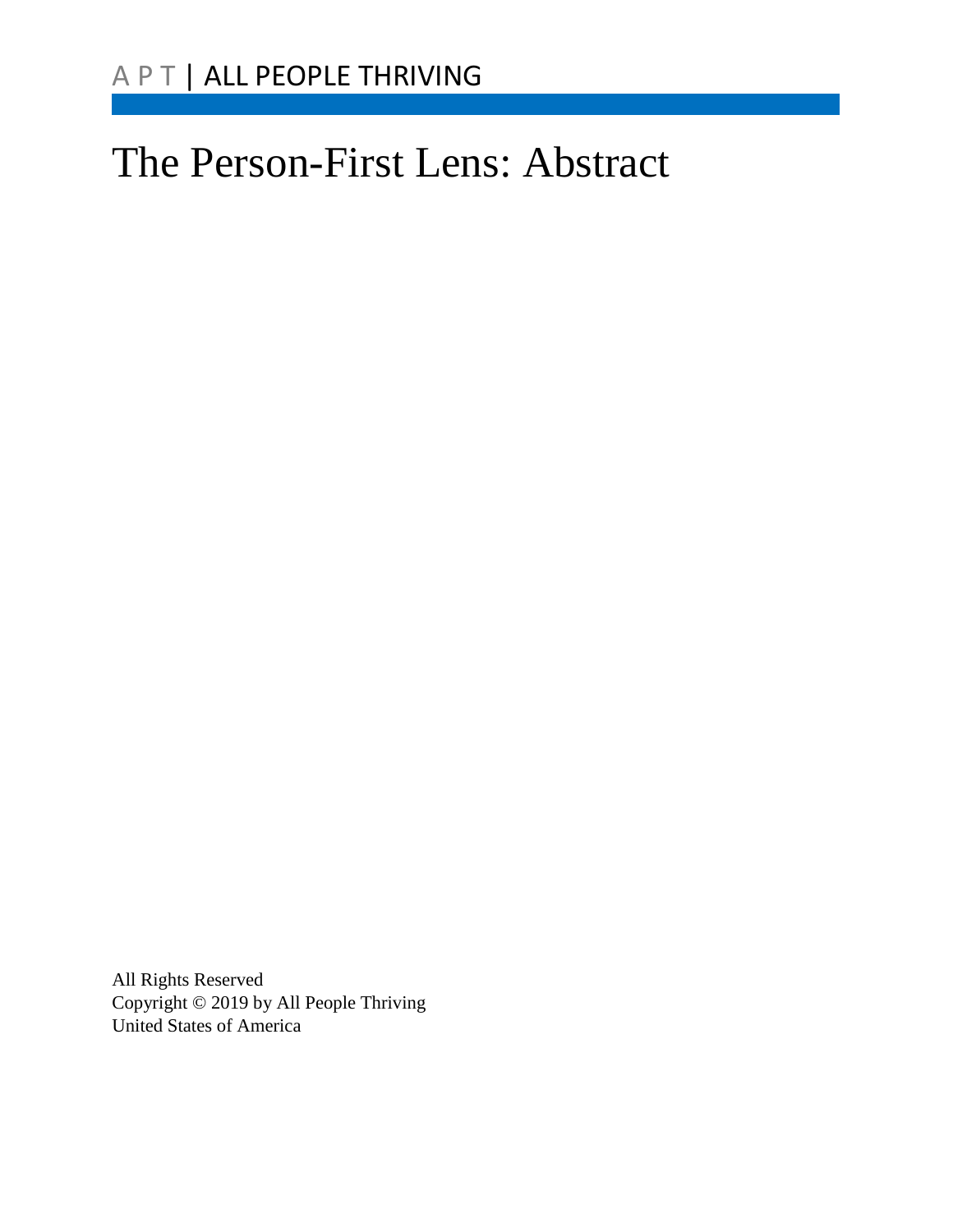#### **Person-First Lens: Abstract**

Once oppression has been identified, the Integrity Process calls for an inquiry (or "dismantling") of the subject to determine the roots of oppression and recommendations for the best course of action to build or restore integrity. In the past, individuals and institutions have often been viewed with a culturally-based "default" human being or lens in mind. This often results in the identification of "outliers" that are "deviant" from the "norm".

Here, the Person-First Lens provides for viewing individuals and their constructs with universally-based information, rather than culturally specific, philosophical, religious or political ideologies. It's designed to help us examine the practicality of our concepts, systems, relationships, technologies and institutions, particularly when attempting to empower individuals and their constructs with information, tools and opportunity to operate at their greatest capacity.

## **The Person-First Lens tells us that in order to truly eradicate oppression, we must have an:**

- 1) Understanding of the Universal Purpose of Life
	- a. The Integrity Model tells us that the universal purpose of life is for each one to reach their own unique, highest and fullest potential.
- 2) Understanding of the Structure of Human Beings, including the Spectrum-Based View of Human Bodies, Abilities, Emotions, Cognition, Etc.
	- a. In order to address and eradicate oppression, human beings must be viewed in universal terms rather than with a "default" or "normal" archetype.
	- b. The Integrity Model recognizes human beings have a basic universal structure encompassing the body (physical being), mind (cognitive and behavioral being) and soul (spiritual and/or emotional being).
	- c. Universal human characteristics, including bodies (skin color, skin type, facial features, eye color, hair color, hair type, weight, immune systems, sexual and digestive organs, etc.), abilities (physical, mental, cognitive and emotional), sexual and relational orientation (attraction--or non-attraction--to others) and selfexpression (how one presents themselves to others), as well as others, should be observed and understood in a spectrum or continuum rather than in a binary or categorically distinct framework to more easily eradicate oppression. A spectrumbased lens provides more precise and accurate information.
	- d. Specifically, human physical, emotional, mental and cognitive abilities are spectrum-based and can and are likely to change throughout an individual's lifespan.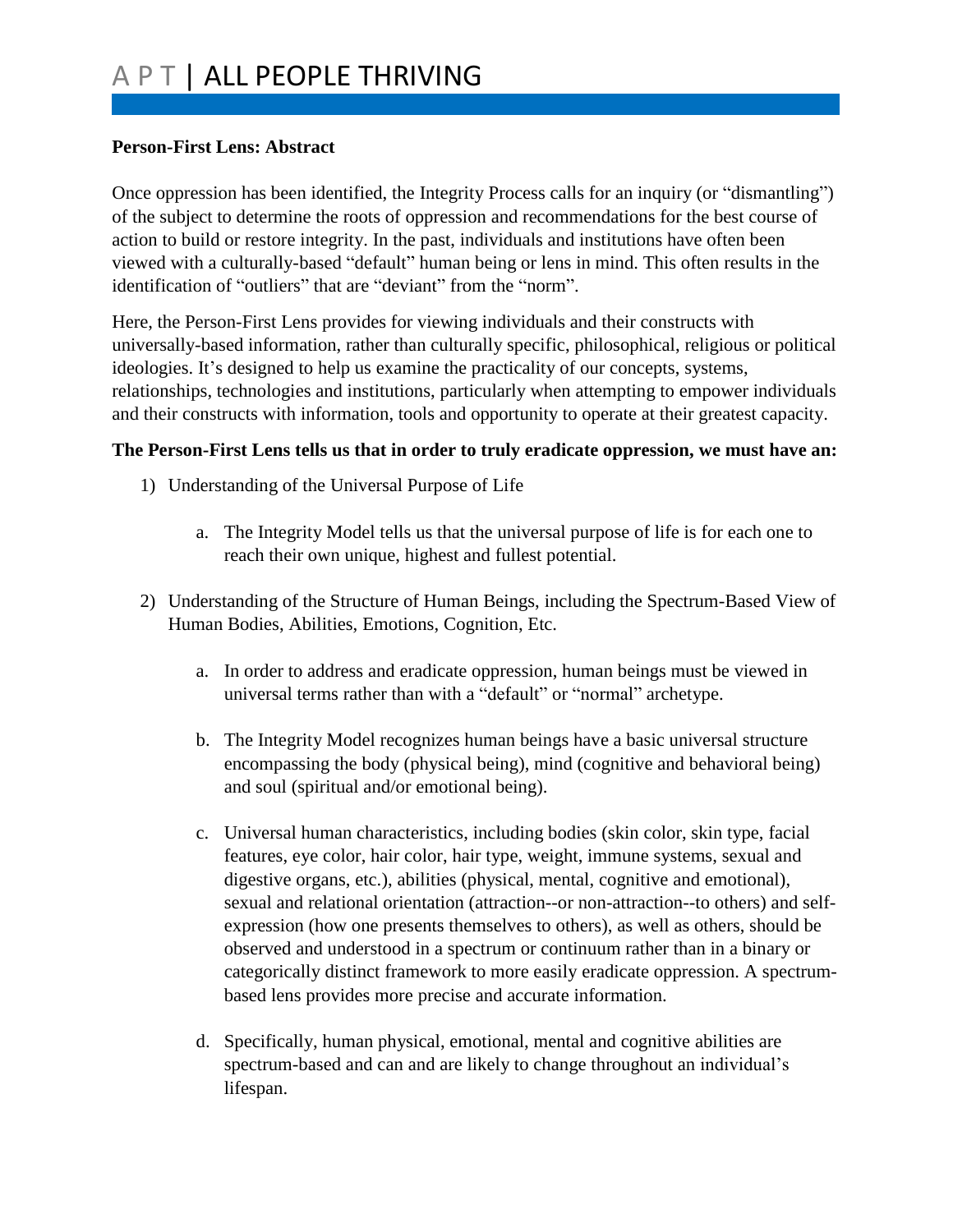- e. The universal culture of human beings is to adopt traditions, behaviors and communication patterns that best promote survival and thriving in a specific time and place, and in direct relation to physical and social environmental factors.
- 3) Understanding of Basic Human Rights
	- a. In order to eradicate oppression, the Person-First Lens requires the acknowledgement and acceptance of basic human rights.
	- b. These include, from the moment of birth, the rights to life, liberty and the pursuit of happiness, as well as autonomy and ownership of one's own body, mind and soul.
- 4) Understanding of Basic Human Needs
	- a. Based on the previous work of Abraham Maslow, the Person-First Lens recognizes human beings have universal needs, including physical needs (air, shelter, water, food, immediate medical care), sense of security (ability to feel safe, form trust and make prediction-based decisions), sense of belonging (being a part of something larger than oneself, love, community, connections), self-esteem (internally-based sense of self, rather than validation-based), and thriving (living at one's highest and fullest potential).
	- b. This also includes the expansion of Maslow's Hierarchy of needs as identified in the Integrity Model and the Person-First Lens, including affection, sexual expression, gratification, digestion and others that have yet to be identified.
- 5) Understanding of the Basic Human Evolutionary Process
	- a. This includes learning and obtaining new information, technologies, resources and growth patterns, as well as understanding the decision-making process of human beings (i.e. information available at the time of decision is what impacts the course of action).
- 6) Understanding Basic Human Responses
	- a. In order to address oppression, particularly in oneself and within systems and policies, we need to understand natural human emotions and responses.
	- b. This includes needs-based responses, oppression-based responses, and thrivingbased responses.